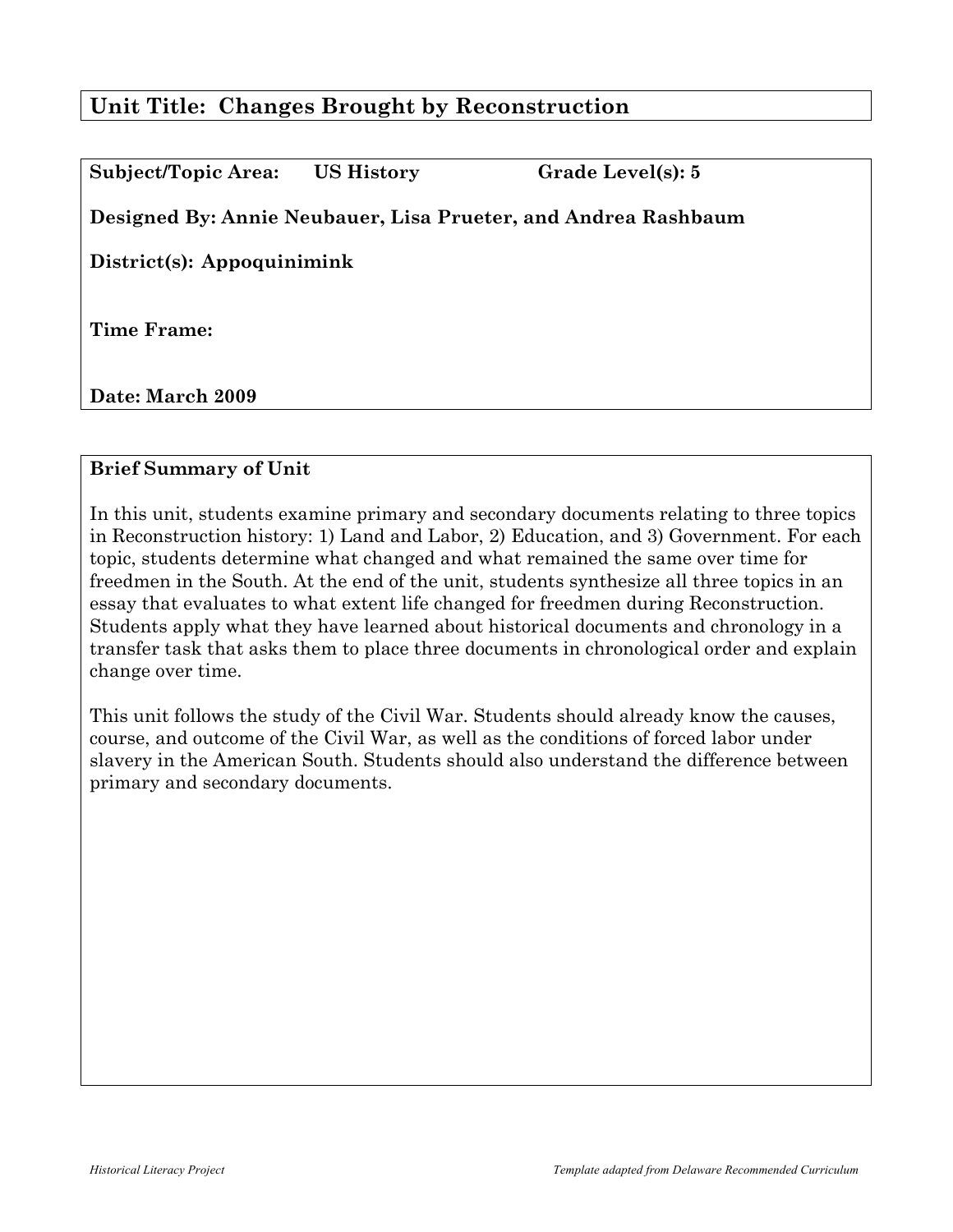#### **Stage 1: Desired Results (Determine What Students Will Know, Do and Understand)**

**Delaware History Content Standard** (Write out the Delaware History standard for which instruction is provided in this unit and which are ultimately assessed in the unit.)

**History Two 4-5b: Students will examine historical materials relating to a particular region, society, or theme; chronologically arrange them, and analyze change over time.**

**Big Idea** (This should include transferable core concepts, principles, theories, and processes that should serve as the focal point of curricula, instruction, and assessment. Ex: Manifest Destiny, fighting for peace.)

Change and continuity over time

**Unit Enduring Understandings** (This should include important ideas or core processes that are central to the unit and transferable to new situations beyond the classroom. Stated as full-sentence statements, the understandings specify what we want students to understand about the Big Ideas Ex: All sources contain some level of bias.)

*Students will understand that…*

Many different types of sources exist to help us gather information about the past, such as artifacts and documents. Sources about the past need to be critically analyzed and categorized as they are used.

**Unit Essential Question(s)** (This should include open-ended questions designed to guide student inquiry and focus instruction for "uncovering" the important ideas of the content. Please consult the history clarification documents at http://www.doe.k12.de.us/ddoe/files/pdf/History\_Clarifications.pdf for a list of essential questions that the Delaware Department of Education has deemed to be in alignment with the standards.)

**How should historical sources be used to look for change?**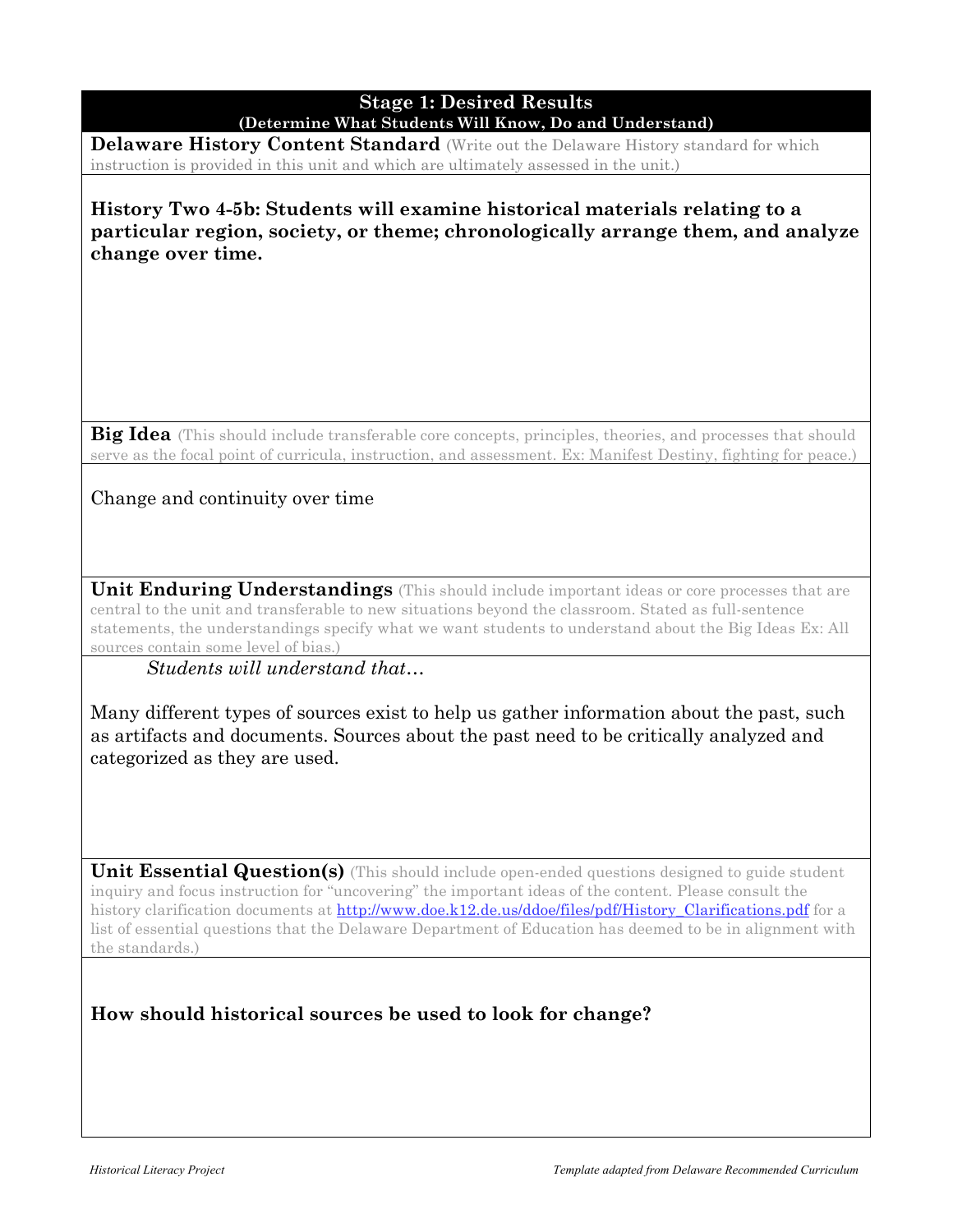### **Knowledge & Skills**

*Students will know….*

• Historians use documents to examine change over time.

*Students will be able to…*

• Examine primary and secondary documents for evidence of change and continuity over time.

#### **Stage 2: Assessment Evidence (Design Assessments To Guide Instruction)**

# Performance Task and Rubric

Directions: Freedmen hoped that the end of the Civil War would bring change to their lives. You have recently read numerous primary documents about Reconstruction. Do you think that Reconstruction brought change for freedmen? Explain your answer using details from the various sources you examined.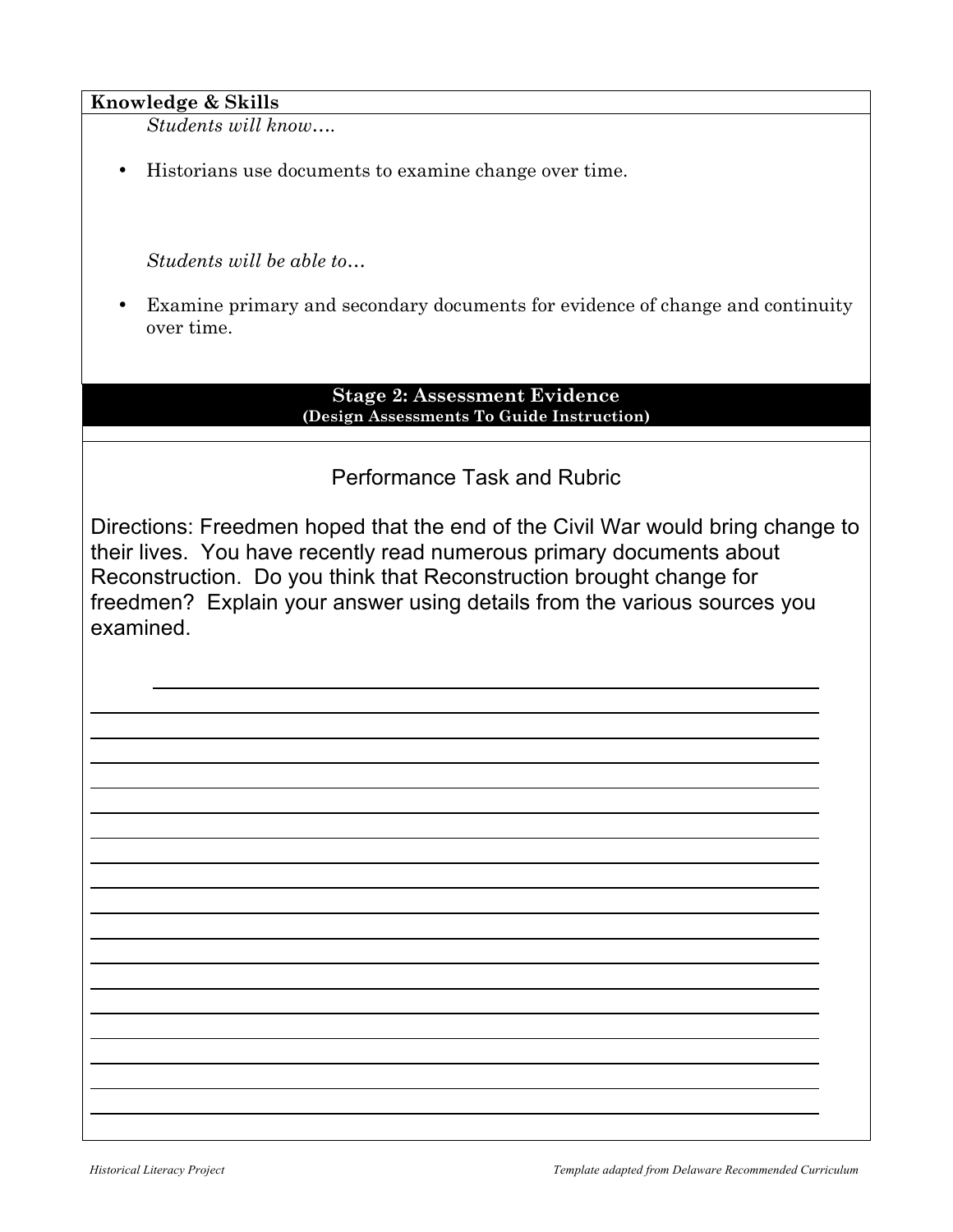| Score                 | Reason                                                                                                                                                                        |  |
|-----------------------|-------------------------------------------------------------------------------------------------------------------------------------------------------------------------------|--|
| 4                     | A position was clearly stated. Elaborated details from the three areas of<br>study (labor, education and government) were used correctly in order to<br>support the position. |  |
| $\mathbf{3}$          | A position was stated. Sufficient details from all the areas of study were<br>used. Some details were not elaborated fully.                                                   |  |
| $\mathcal{P}$         | The position stated was unclear and/or details were sparse.                                                                                                                   |  |
|                       | Little attempt was made to take a position. Details were incorrect.                                                                                                           |  |
| <b>Other Evidence</b> |                                                                                                                                                                               |  |

# Transfer Task

Put the following images of Native Americans in chronological order. Write #1 under the oldest image; write #2 under the next image; write #3 under the most recent image. Then answer the question on page 3.

Document A



 Carlisle Indian School, Pennsylvania http://memory.loc.gov/ammem/ndlpedu/lessons/01/indian/appear.html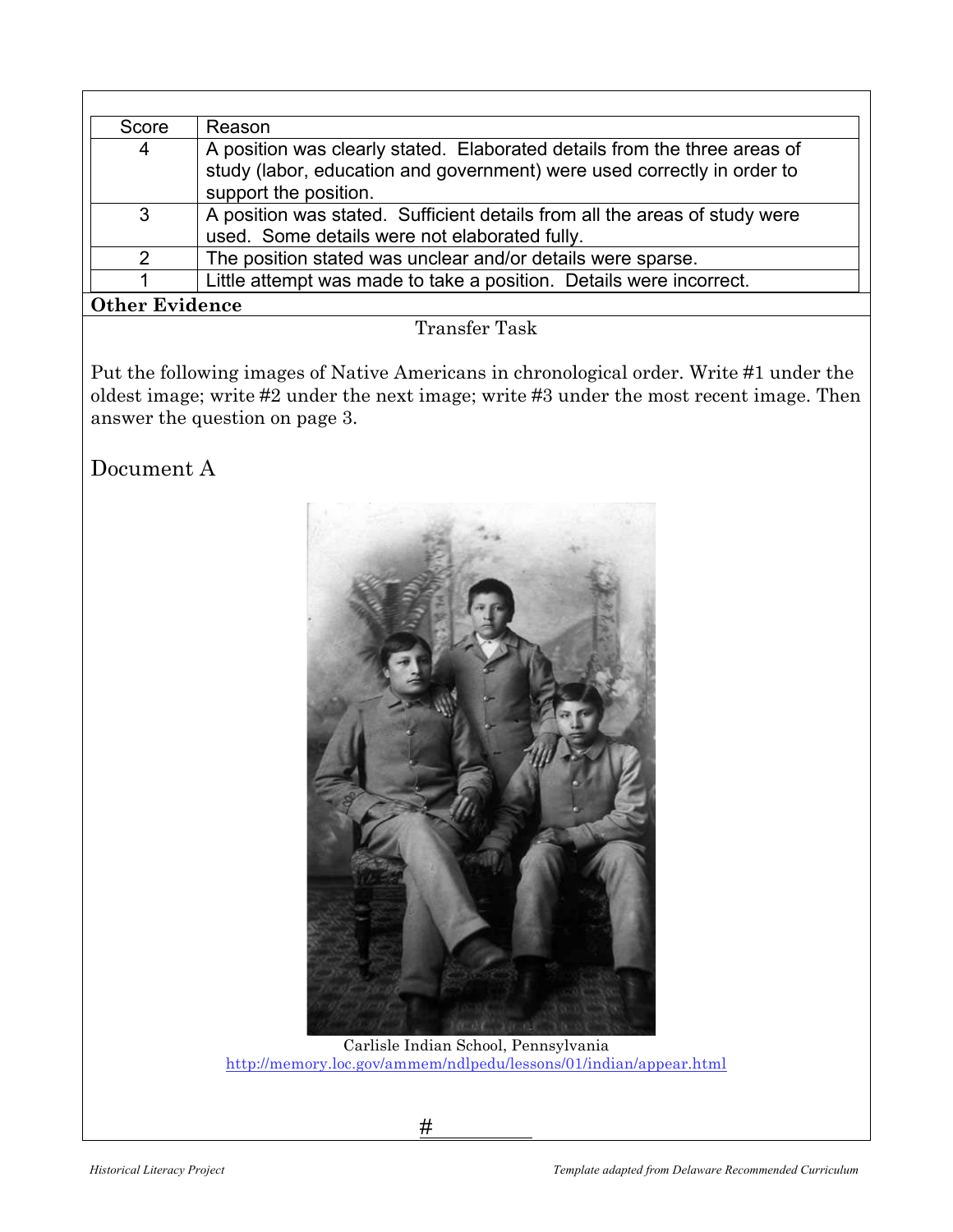# Document B

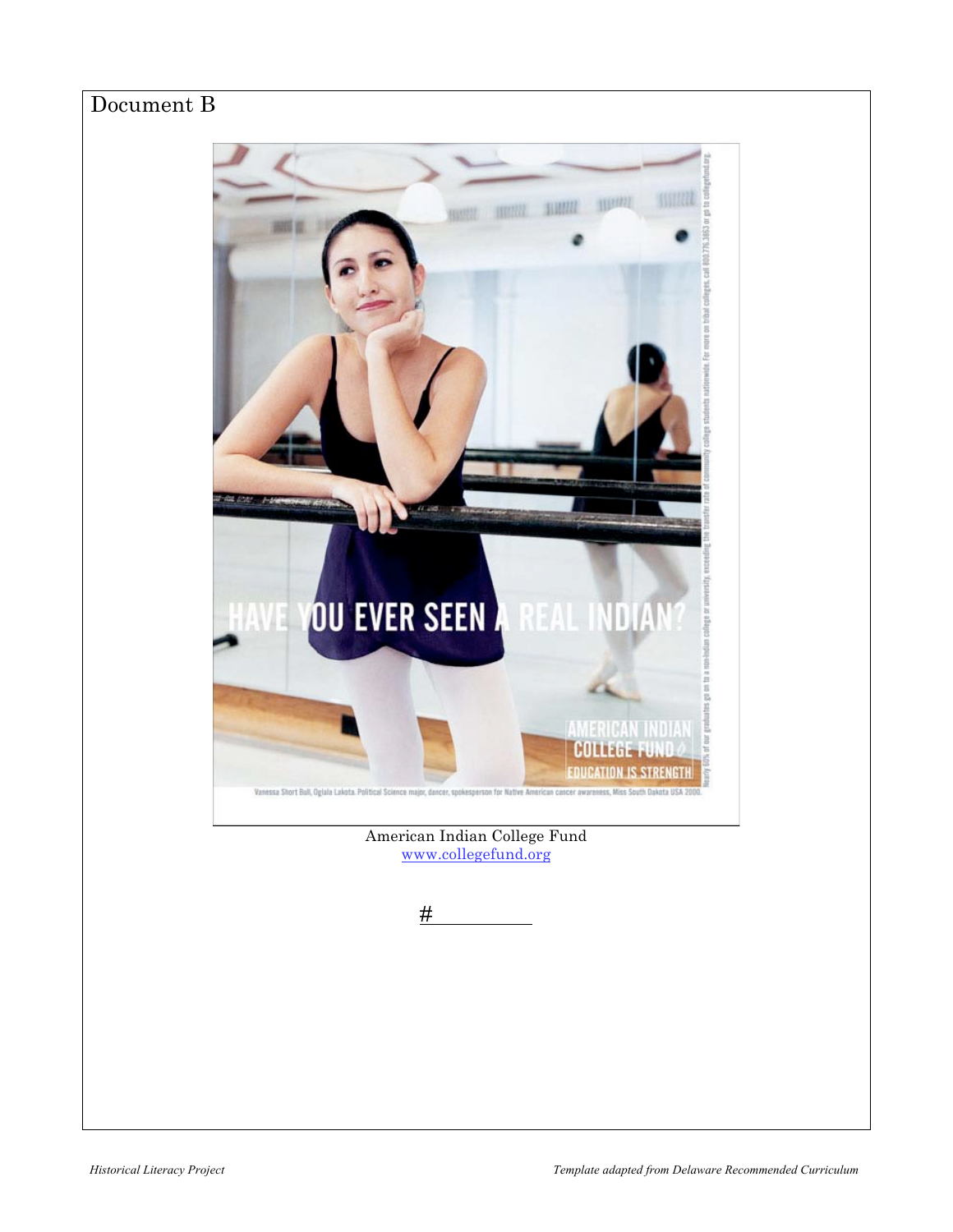# Document C



 $#$ 

**How do these three images of Native Americans demonstrate change over time? Use specific examples from the images in your answer.**

#### Rubric

2 – Response includes an accurate chronology and relevant example(s).

1 – Response includes an accurate chronology with irrelevant or no example(s).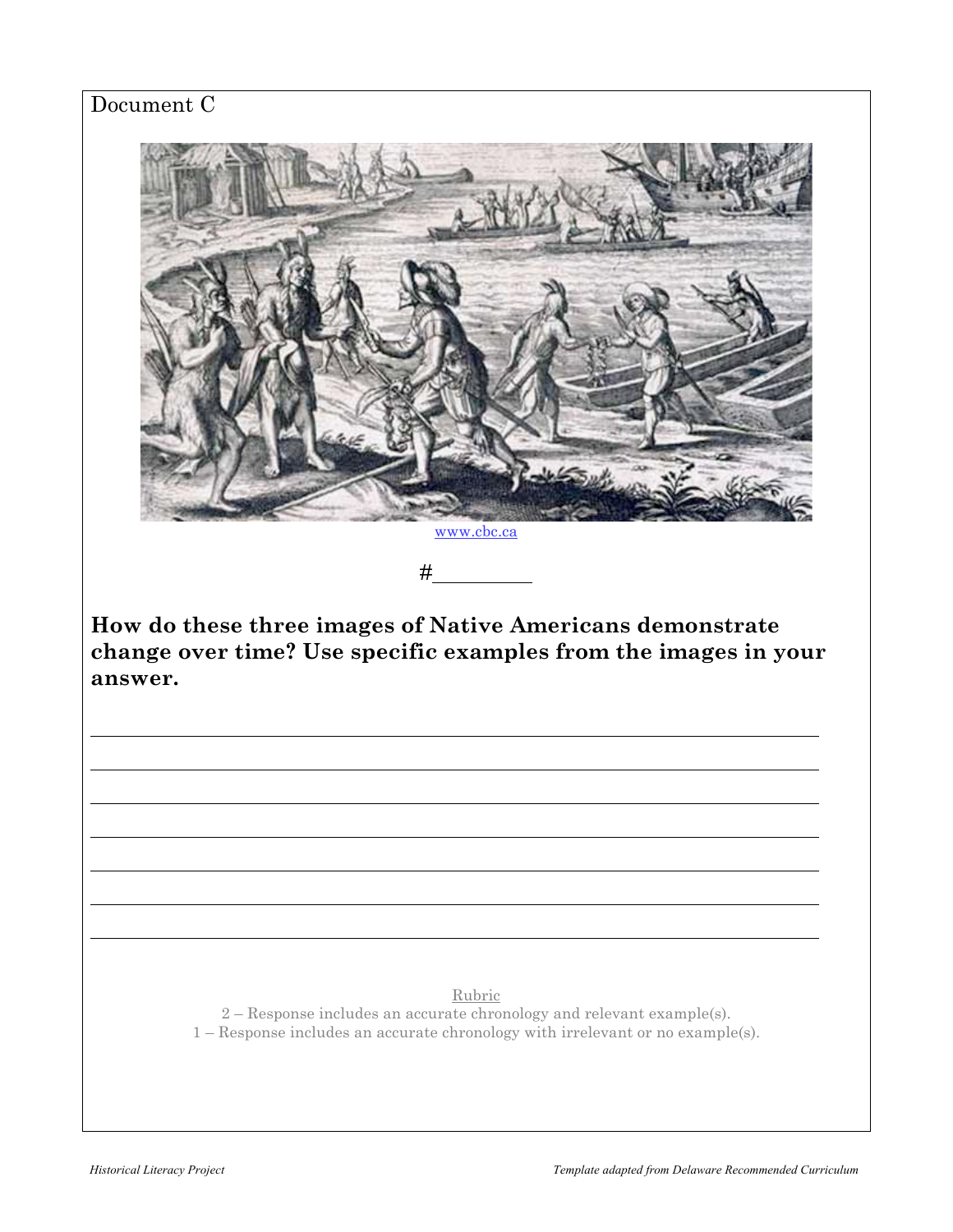#### **Stage 3: Learning Plan (Design Learning Activities To Align with Goals and Assessments)**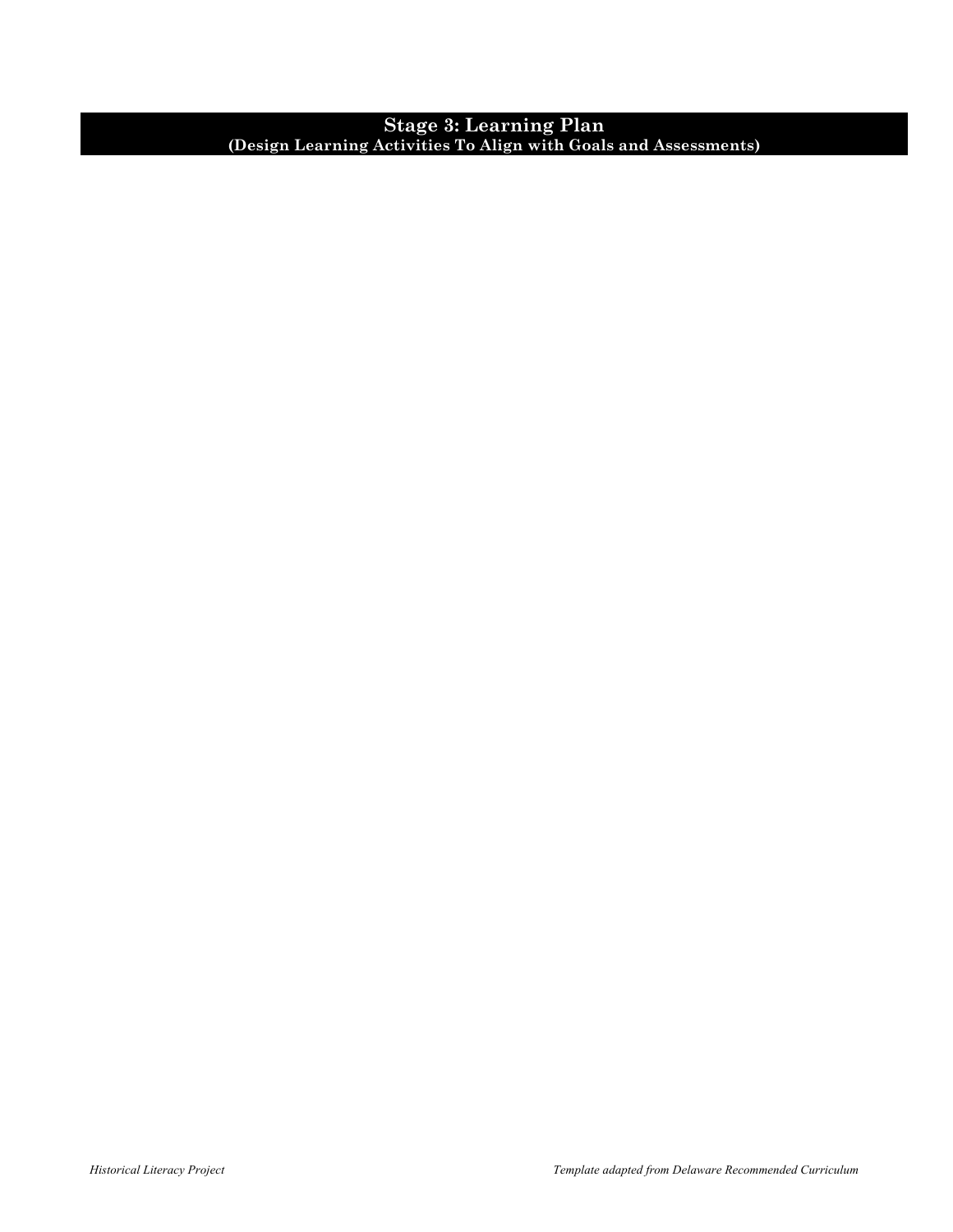## **Lesson 1 Your History in a Bag**

# Adapted from the DRC's *Writing the Story of the Past*

**Lesson Description**: Students will practice being historians by examining personal artifacts and organizing them in chronological order.

**Grade**: 5

**Time Required**: One day

**Benchmark[s] Addressed: History Two 4-5b:** Students will examine historical materials relating to a particular region, society, or theme; chronologically arrange them, and analyze change over time.

**Essential Question Addressed**: How should historical sources be used to look for change?

**Enduring Understanding**: Many different types of sources exist to help us gather about the past. Sources about the past need to be critically analyzed and categorized as they are used.

# **Materials Needed**

Paper bags for each student.

• Artifacts that the students bring in from home.

Approximately one week prior to conducting this strategy ask students (or send home a letter of request to their parents or guardians) to select 4 "things" (e.g., pictures, books, old report cards, trophies, certificates, copies of birth certificates, toys, jewelry, journals, travel memorabilia etc.) that would enable another person to learn more about them, their hobbies, their families, their interests, their past, etc. **Caution students not to bring in valuable objects that they are afraid to lose. Students should bring in artifacts from four phases of their past: infancy, preschool, K-3, and now.**

Distribute paper bags. Ask the students to write their names on them and the phrase "My History Bag." Tell the students that they are to put their 4 "things" in the bags and bring them to class in the bags on the day selected for this lesson. Ask them not to share the contents of their bags with anyone in class.

Prior to the day selected for this strategy, bring in your own History Bag with items from different phases of your life that reveal significant information about yourself. Model and provide guided practice by taking one item out of the bag. Ask students to guess what they think the item reveals about you and your past. Ask students to place the items in chronological order. Confirm or correct their conclusions. Continue this until you have gone through each item in your History Bag, and then ask each student to summarize what the 4 items reveal about you and your past.

Place students in pairs (Student A and Student B) and ask them to exchange their History Bags with their partners. Ask Students A to empty the bags of Students B. Then, ask them to write down or explain orally what they have learned about Students B from the contents of their bags, place the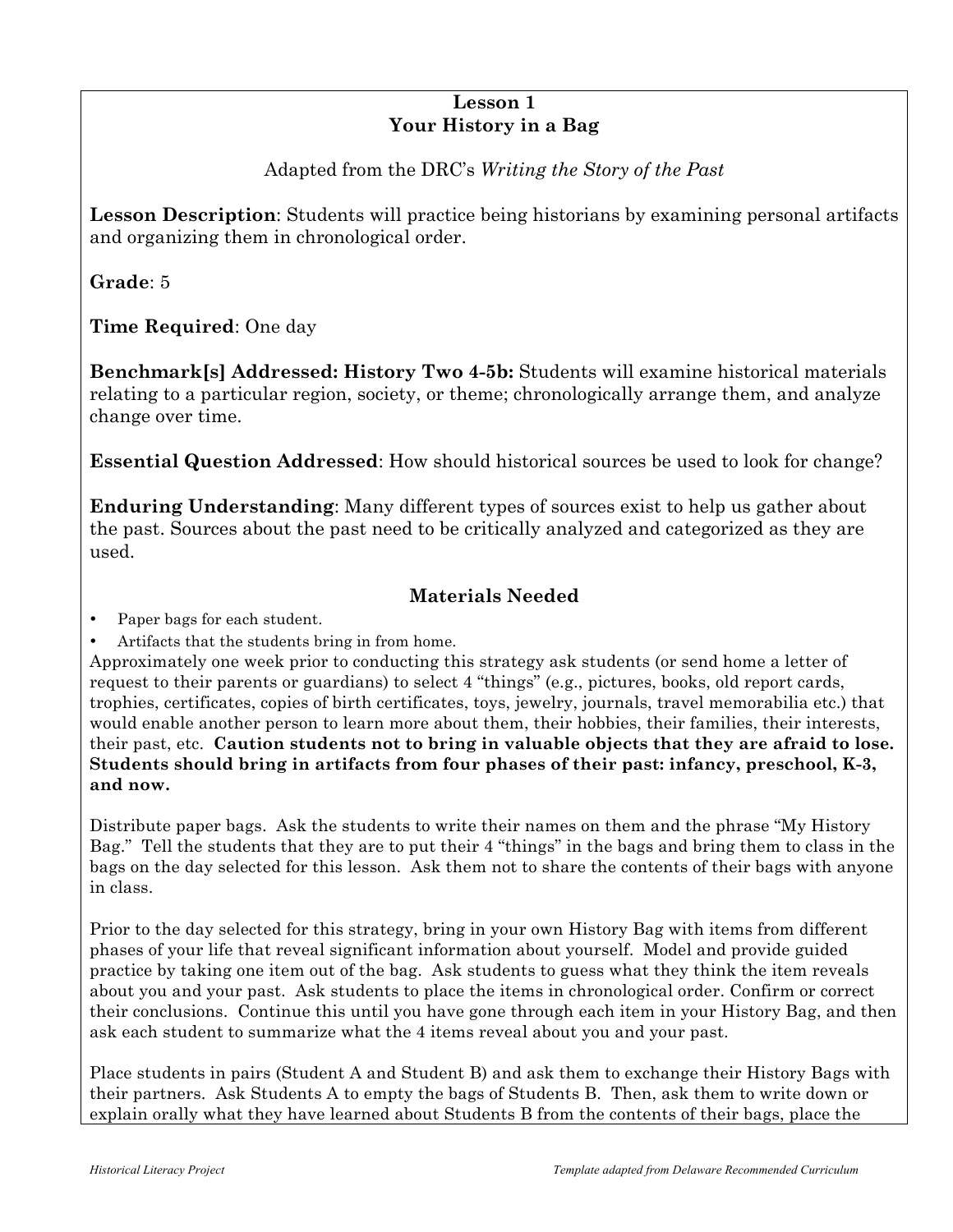artifacts in chronological order, and have Students B confirm or correct what the documents or artifacts were meant to reveal about him or her. Repeat the process but this time have Students B report on the contents of Students' A bags. Students should complete the chart below. You may want to ask students to share what they have learned about each other with the entire class.

Then pose the question to the student pairs: how is this similar to what historians do when they write historical accounts? (Historians draw conclusions from artifacts and documents.)

# Artifact Bag

**Directions:** Look at your partner's artifact bag. Take out each item. Write down the name of the item in the "Artifact" column. Then, explain what the artifact tells you about that person.

| <b>Artifact</b> | What does it tell you about the<br>person? |
|-----------------|--------------------------------------------|
|                 |                                            |
|                 |                                            |
|                 |                                            |
|                 |                                            |
|                 |                                            |
|                 |                                            |

**Directions:** Now that you have looked at your partner's bag. Put each artifact in order based on the person's life. The object that represents the youngest age should be first. The object that represents the most recent age should be last. Explain how these objects show how the person has changed over time.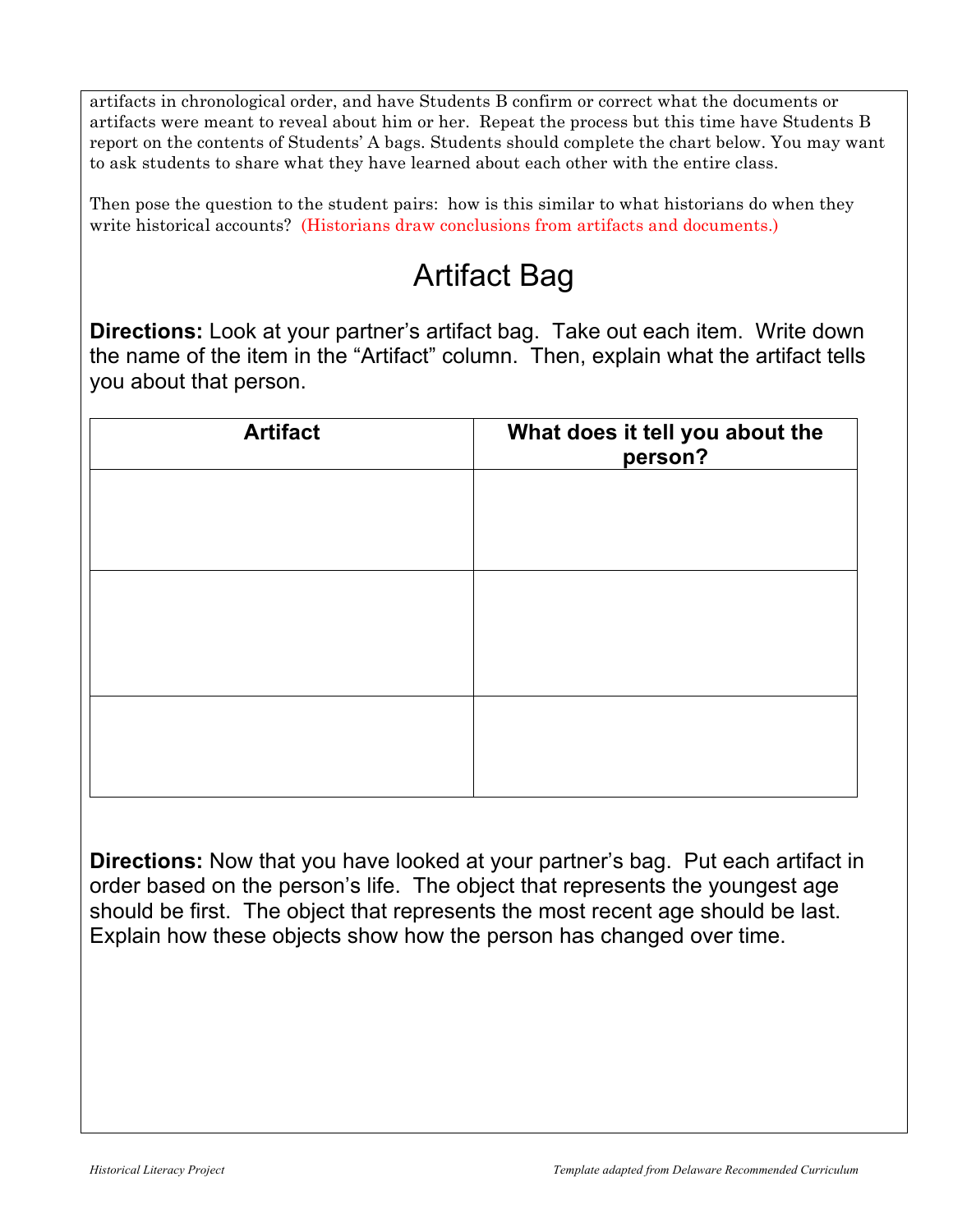|                                                                      | <b>CHARTING CHANGE (lessons 2-4)</b> |                                            |                                           |
|----------------------------------------------------------------------|--------------------------------------|--------------------------------------------|-------------------------------------------|
| Document                                                             | How did/would<br>America change?     | How did/would<br>America stay the<br>same? | Evaluation<br>Did change really<br>occur? |
| Labor                                                                |                                      |                                            |                                           |
| <b>Education</b>                                                     |                                      |                                            |                                           |
| Government-<br>Philosophy<br>Lincoln                                 |                                      |                                            |                                           |
| <b>Government</b> - Laws<br>Amendments/<br><b>Reconstruction Act</b> |                                      |                                            |                                           |
| Government-<br>Philosophy<br>Johnson                                 |                                      |                                            |                                           |
|                                                                      |                                      |                                            |                                           |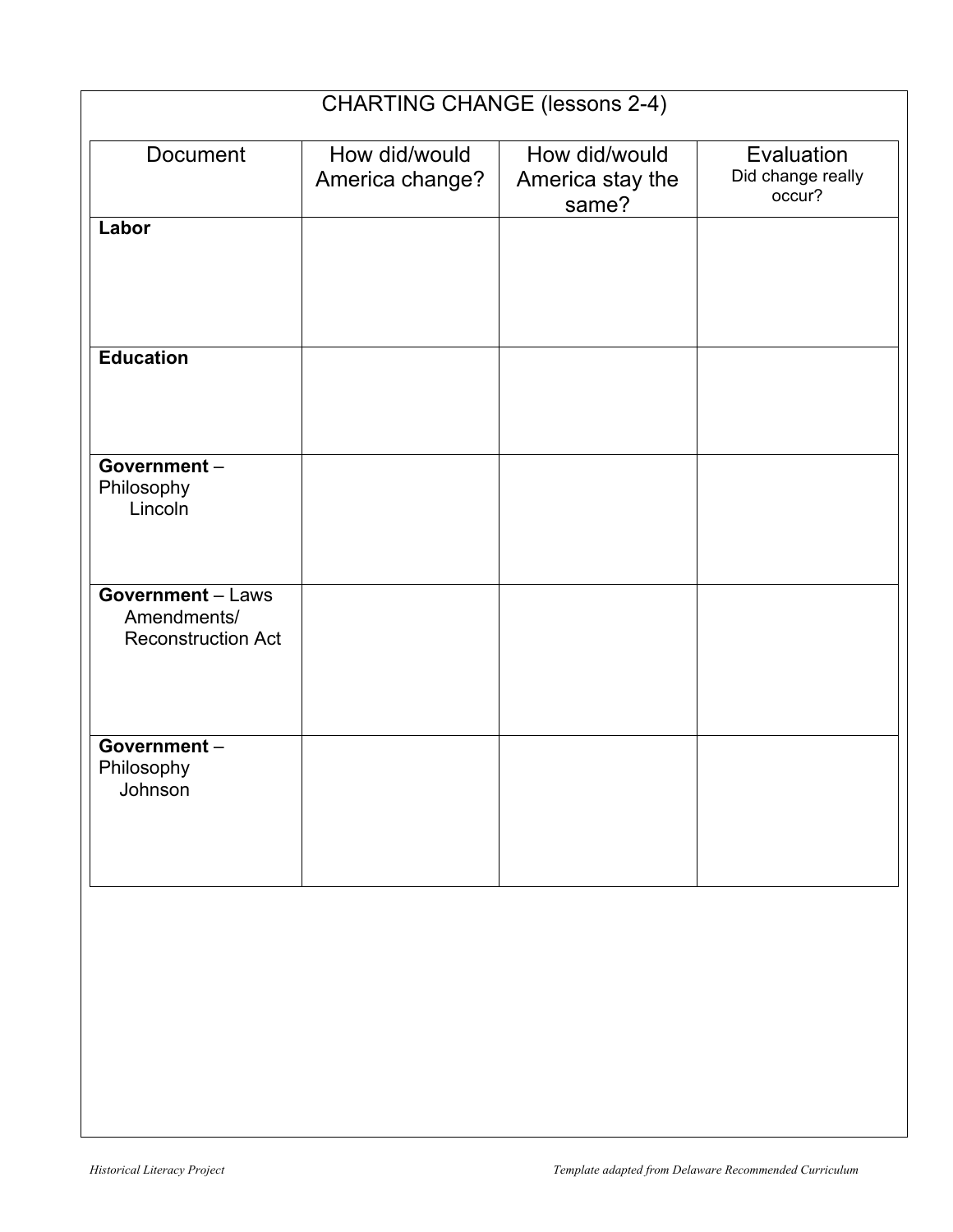## **Lesson 2 Reconstruction: Land and Labor**

Lisa Prueter

**Lesson Description:** Students will examine a set of historical documents relating to labor and land ownership in the South during Reconstruction. Students will compare African-Americans' working conditions under sharecropping to those under slavery. Students will explain how each document describes continuity or change over time.

**Grade:** 5th grade

**Time Required:** 1-2 days

**Benchmark[s] Addressed: History Two 4-5b:** Students will examine historical materials relating to a particular region, society, or theme; chronologically arrange them, and analyze change over time.

**Essential Question Addressed**: How should historical sources be used to look for change?

**Enduring Understanding**: Many different types of sources exist to help us gather about the past. Sources about the past need to be critically analyzed and categorized as they are used.

## **Prior Knowledge:**

- Primary vs. secondary documents
- "Change" and "Continuity"
- Conditions of labor under slavery in the American South.

## **Materials:**

- 1. Textbook excerpt on sharecropping
- 2. Documentary excerpt from Discovery Education on United Streaming: "Memories of Sharecropping" (6:39). http://www.discoveryeducation.com/
- 3. "George Ogden Recalls Reconstruction in the South" from the Library of Congress.
- 4. "Good and Kind Treatment is Required" from PBS American Experience.
- 5. Map: "The Southern Plantation Before And After Emancipation" from Brinkley's *American History*.

## **Procedures:**

1. Review working conditions for African Americans under slavery. Prompt students with questions: Who made decisions about what work would be done? Who made decisions about what to grow? Could slaves stay together as a family? Could slaves leave? Who provided food, shelter, and equipment for slave workers? Who got the profits from the crops?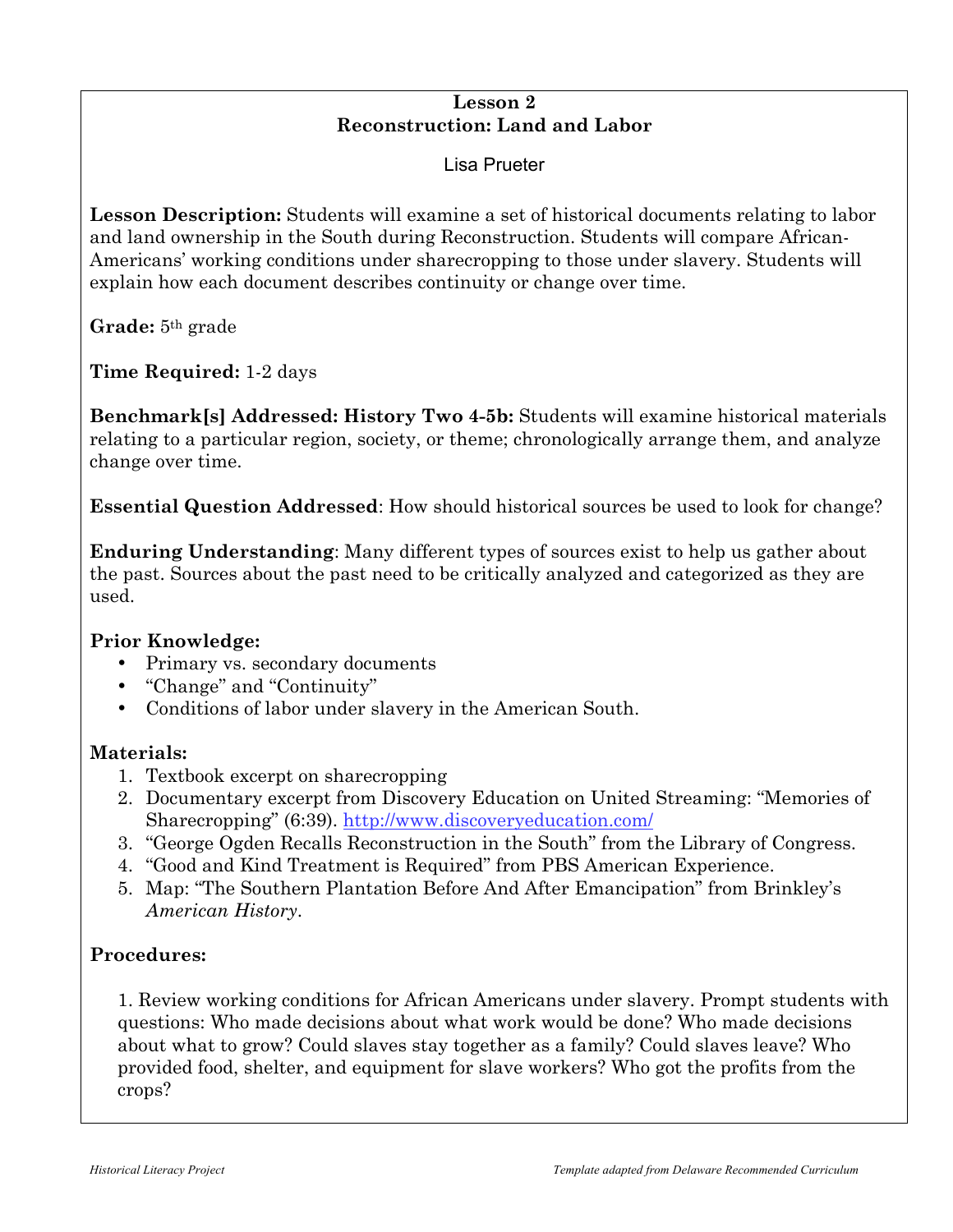2. Read the brief textbook excerpt together as a class. Have students create their own working definition of "sharecropping."

A system of farming that developed in the South after the Civil War, when landowners, many of whom had formerly held slaves, lacked the cash to pay wages to farm laborers, many of whom were former slaves. The system called for dividing the crop into three shares — one for the landowner, one for the worker, and one for whoever provided seeds, fertilizer, and farm equipment.

sharecropping. Dictionary.com. The American Heritage® New Dictionary of Cultural Literacy, Third Edition. Houghton Mifflin Company, 2005. http://dictionary.reference.com/browse/sharecropping (accessed: March 19, 2009).

1. View "Memories of Sharecropping". Explain to students that sharecropping spread during Reconstruction, but persisted well into modern day. In this video clip, African Americans who migrated to the industrial North remember what life was like as sharecroppers in Mississippi. Have students take two-column notes:

| Evidence of Change<br>(Different from Slavery) | Evidence of Continuity<br>(Similar to Slavery) |
|------------------------------------------------|------------------------------------------------|
|                                                |                                                |
|                                                |                                                |
|                                                |                                                |

- 2. Pause the video frequently for clarification and questioning. After the video is over, share student responses.
- 3. In small mixed-ability groups (2-3 students), have students analyze documents A, B, and C by completing the sentence-completion worksheet.

# **Document A: "George Ogden Recalls Reconstruction in the South"**

My first impression of awe after seeing the cannon were for the old mansions of the city. Here the belles and beaus [ladies and gentlemen] trod the dances with its high ceilings and stately halls. The next things were the plantations as they stood in the days of ante-bellum [before the war]…

The other most impressive things to me were the "quarters" where the slaves had lived before the Civil War, they were still as they were then and the oldest slaves were still living with their "white folks," as their master and his family were called…

Adapted from the original. Library of Congress American Memory Collection. http://lcweb2.loc.gov/ammem/ndlpedu/features/timeline/civilwar/recon/ogden.html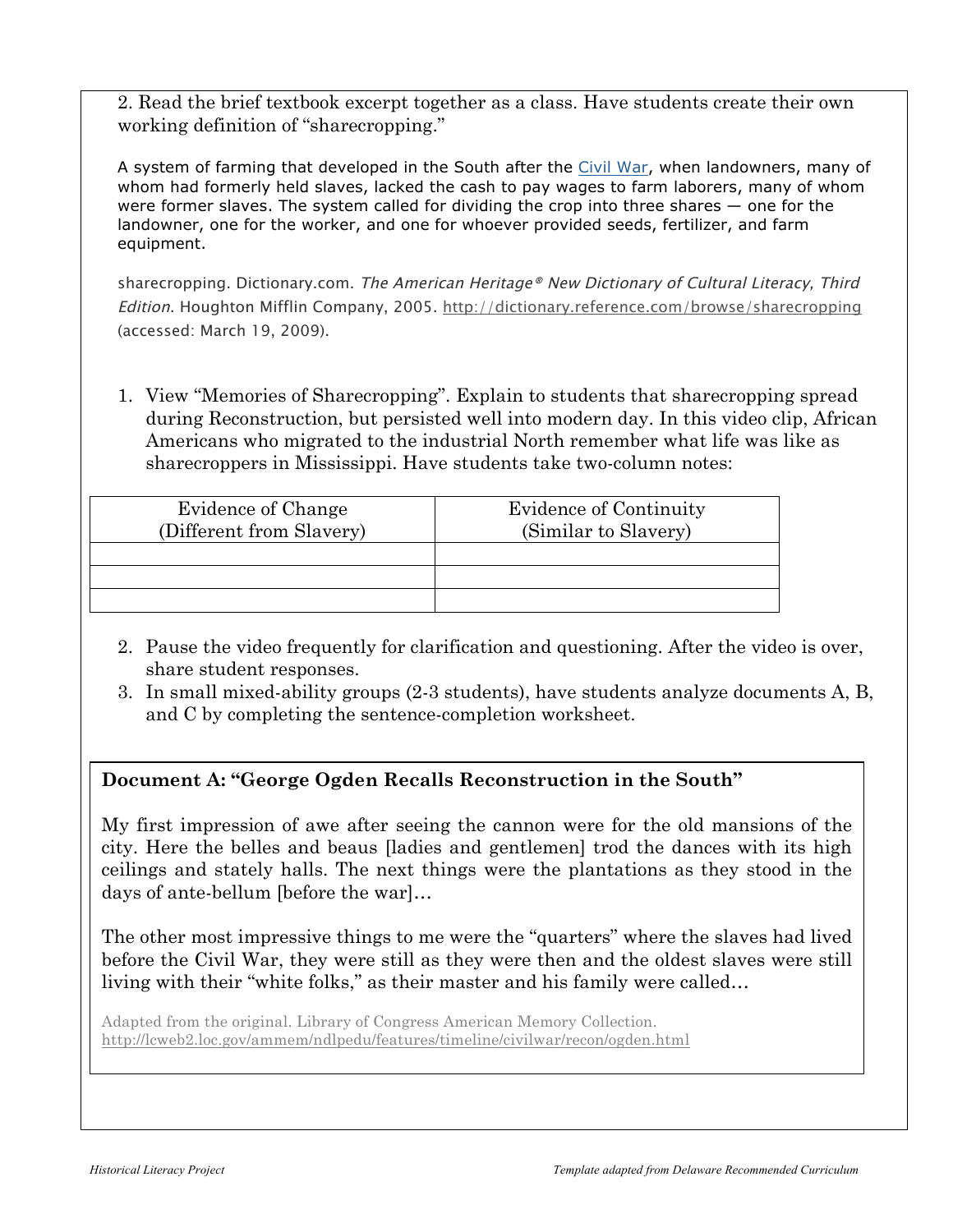# **Document B: "Good and Kind Treatment is Required"**

*Freedmen's Bureau officer Martin R. Delany wrote a model contract for sharecropping:*

No labor is to be performed by hand that can better be done by animal labor or machinery. All damage for injury or loss of property by carelessness is to paid by fair and legal assessments.

All Thanksgiving, Fast Days, "Holidays" and National Celebration Days are to be enjoyed by contractors [workers] without being regarded as a neglect of duty or violation of contract.

Adapted from the original. "Reconstruction: The Second Civil War" http://www.pbs.org/wgbh/amex/reconstruction/sharecrop/ps\_delany2.html



# **Document C**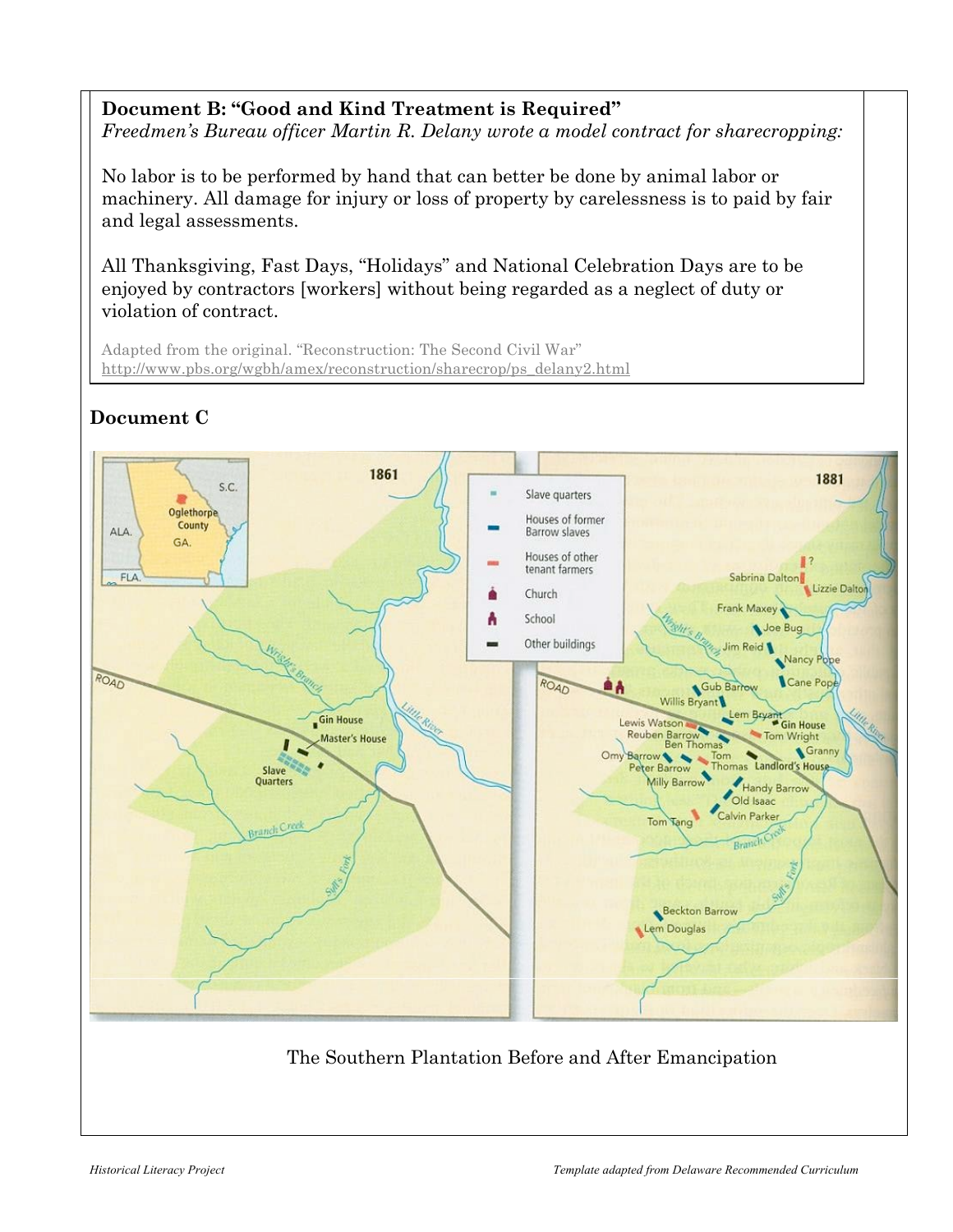| Document                                                                                                                                                                                                                                                                                                                                      |
|-----------------------------------------------------------------------------------------------------------------------------------------------------------------------------------------------------------------------------------------------------------------------------------------------------------------------------------------------|
| 1. This document is a (primary/secondary) document because                                                                                                                                                                                                                                                                                    |
| 2. This document describes                                                                                                                                                                                                                                                                                                                    |
| 3. One example from this document that shows CHANGE from the past is                                                                                                                                                                                                                                                                          |
| 4. One example from this document that shows CONTINUITY with the past<br>is                                                                                                                                                                                                                                                                   |
| 4. Group Think-Pair-Share: Once groups have completed each worksheet, have them join<br>one other group. Students should compare answers and make changes/ additions to<br>sentences.<br>5. Discuss four sentences as whole group.<br>6. Check for Understanding: Students should complete the Charting Change table for<br>"Land and Labor". |
|                                                                                                                                                                                                                                                                                                                                               |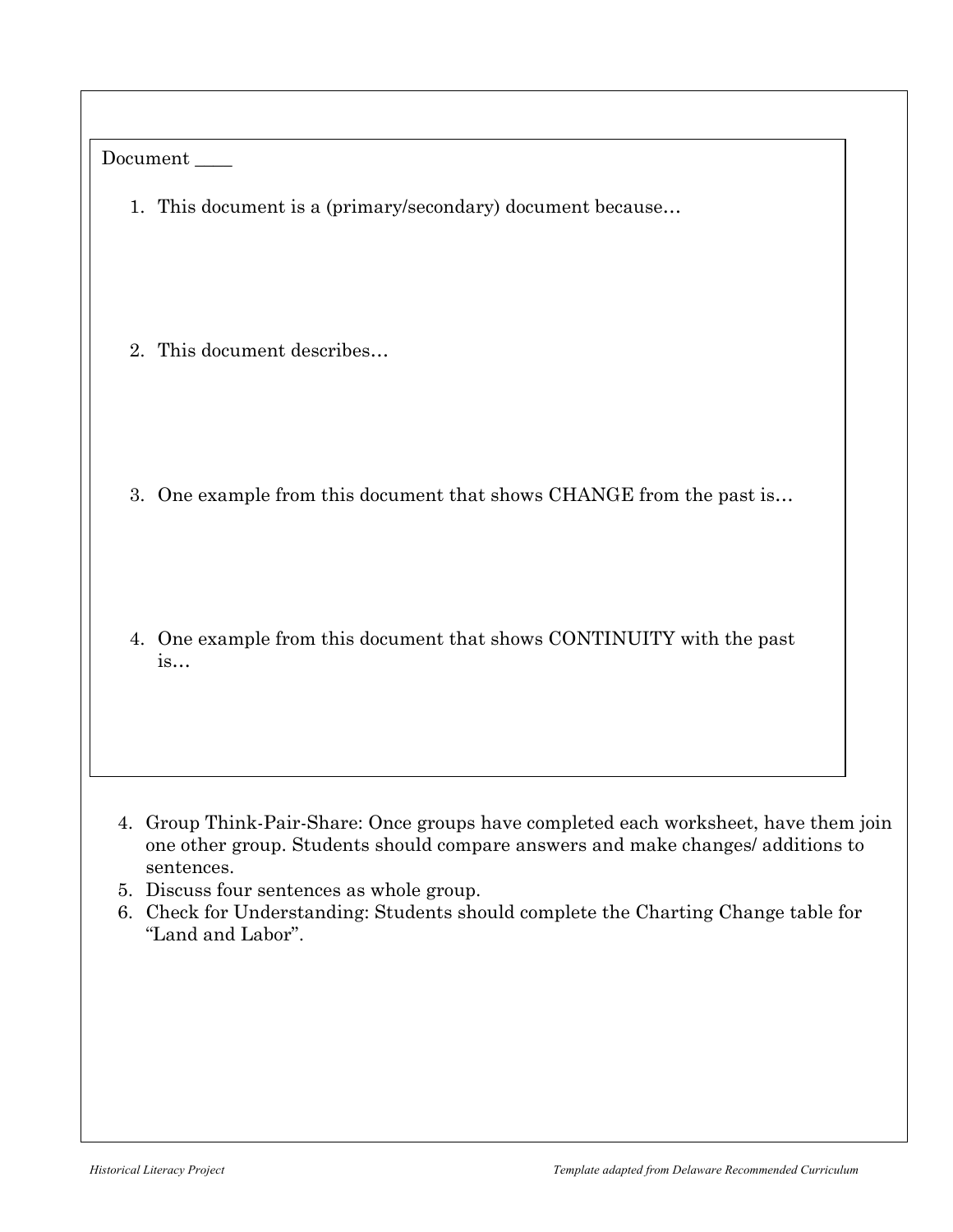## **Lesson 3**

How did Reconstruction change education for African Americans?

# Annie Neubauer

**Lesson Description**: The students will look at primary sources pertaining to the education of slaves during the Civil war, and during the reconstruction.

Students will examine and record the changes in education, and create a three dimensional reconstucted school house.

# **Grade**: 5

**Time Required**: 1-2 days

**Benchmarks Addressed**: Students will examine historical materials relating to a particular region, society, or theme; chronologically arrange them and analyze change over time.

## **Essential Question Addressed**:

- How should historical sources be used to look for change?
- Does change happen quickly?

## **Enduring Understanding:**

• Sources about the past need to be critically analyzed and categorized as they are used.

## **Materials**:

- Construction Paper School
- Scissors
- Markers, or colored pencils
- Paper Clips
- Handouts: One to four

## **Procedures**:

1. Arrange the students into cooperative groups of 3-4 students.

- Pass out a large paper school house net and handouts one and two.
	- Begin by asking students to take turns reading handouts 1, 2, and 3 to each other.
	- As a group, students should arrange the readings chronologically from earliest to latest. Ask students to stop and identify the clues to the chronological order.
	- Students should discuss the readings and identify them as primary or secondary resources in the area to take notes at the bottom.
	- Students should then reread each document and take notes on the inside of the house net. Students should take notes specifically on education. Students should then discuss the importance of an education to the African Americans of the South.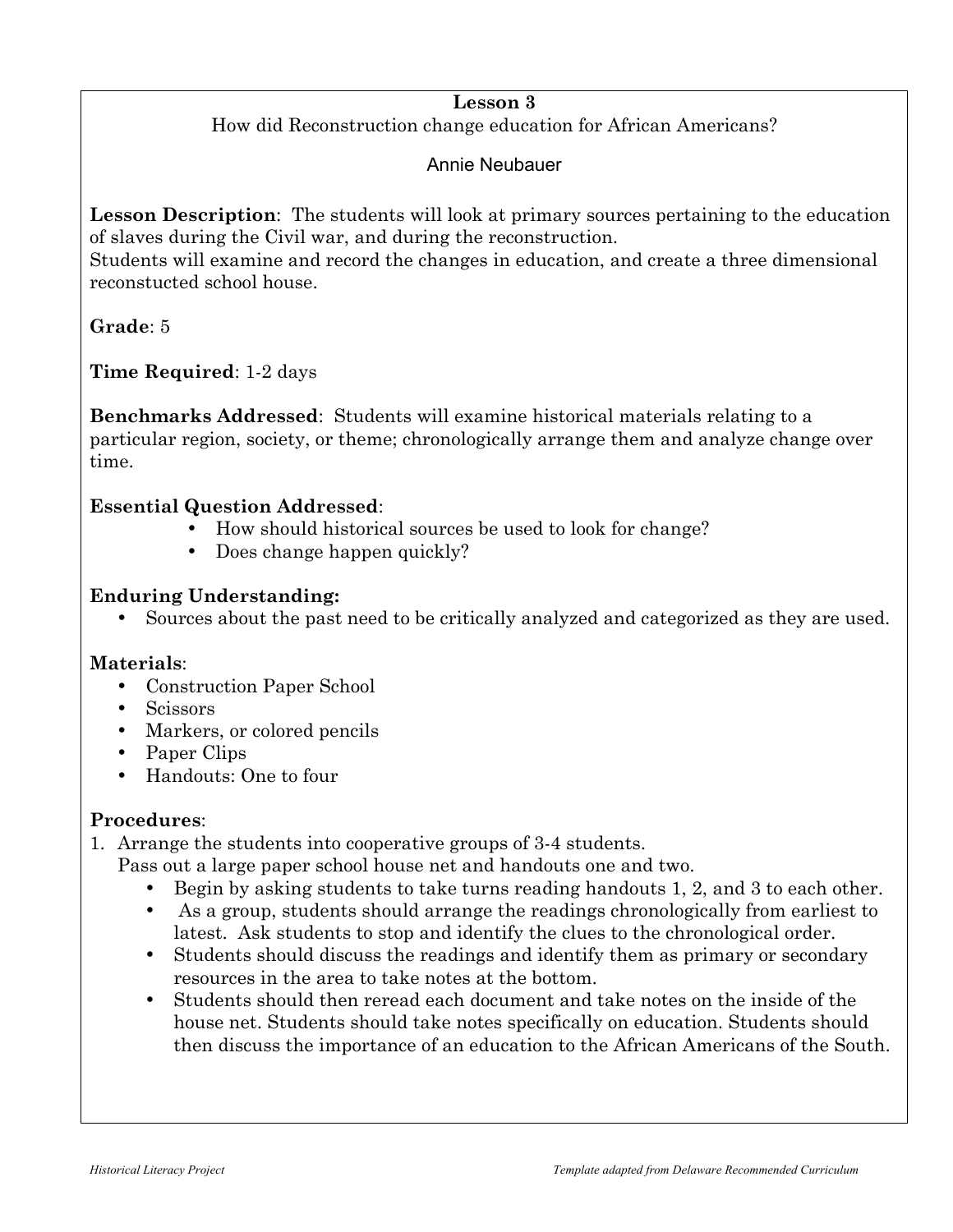- 2. Discuss with the class the readings and the notes that were taken and written on the inside of the School House. The inside represents education under slavery. Students may also add information gained by using other credible resources available. At the bottom of a wall, they also need to identify the resource as a primary or secondary source.
- 3. Students will then flip over the house, or net. On one side, they need to draw a front door, and above it name their school house.
- 4. Pass out the other set of readings documents #4 and #5 related to the construction of schools by the Freedmen's Bureau, and other donations. Have the students again, put the pieces in chronological order, and take notes on the sides of the school house. Discuss the changes over time.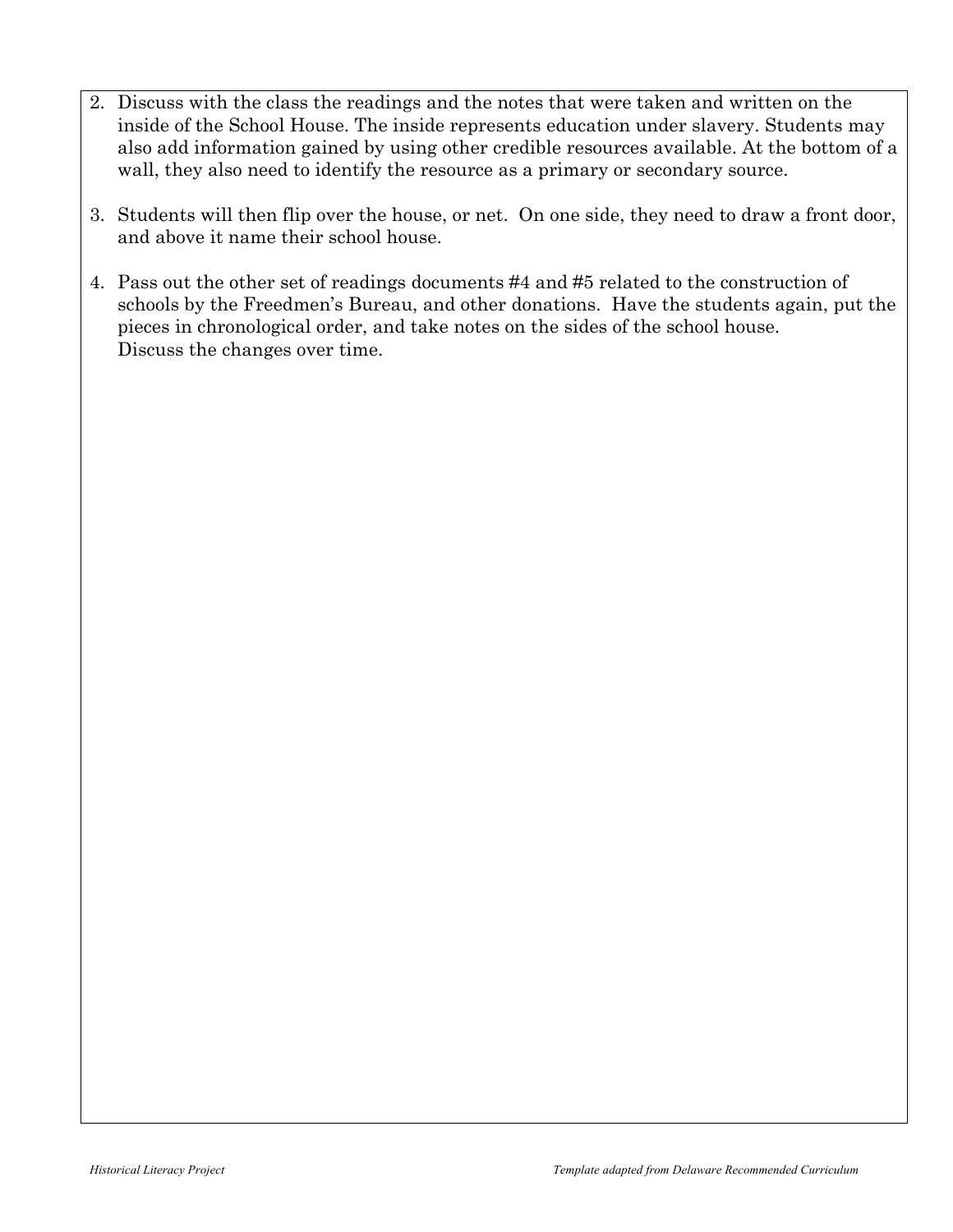# **Handout One:**

# **Charles Lee Dalton, 93 in 1936**

"I come to Madison Forty-five years ago, and I bought one acre, and built me a house on it, an raised my eleven children there. My wife was Ellen Irving of Reidsville. We had a cow, pigs, chicken, and garden of vegetables to help out what I got paid at the mill…No I never learned to read and write… Once I thought maybe I'd get some learning but after I got married, I didn't think I would."

*Born in Slavery: Slave Narratives from the Federal Writers' Project 1936-1938* http://memory.loc.gov/ammem/snhtml/snhome.html

# **Mary Flagg**

**"**Yes, I was here in Civil War days. I was bout twelve years old when Lincoln was elected. I remember when he was elected. I was big enough to weave and knit for the soldiers. I remember when the war started. . . . Saw all the solders and shook hands with them. Whey I waited on the table when General Lee stopped there for dinner on his way from Mobile to meet Sherman. That was in Winchester, Mississippi where I was born. . . . My mistress's name was Mrs. Shaw. She took me away from my mother when I was four years old- taken me for her body servant. She learned me how to do housework and all kinds of sewin'- cuttin' and makin'. I done all the sewing' for her family. . . . I never went to no school but Mrs. Shaw tried to teach me and she slapped my jaws many a day 'bout my book."

*Born in Slavery: Slave Narratives from the Federal Writers' Project 1936-1938* http://memory.loc.gov/ammem/snhtml/snhome.html

# **Reverend Squire Dowd born April 3, 1855**

"My name is Squire Dowd, and I was born April 3, 1855. My mother's name was Jennie Dowd. My father's name was Elias Kennedy. My master was General W.D. Dowd. He lived three miles from Carthage, in Moore County, North Carolina. He owned fifty slaves. The conditions were good. I had only ten year's experience, but it was a good experience. No man is fool enough to buy slaves to kill. I have never known a real slave owner to abuse his slaves. The abuse was done by patterollers and overseers. . . .

I did not like the Yankees. We were afraid of them. We had to be educated to love the Yankees, and to know that they freed us and were our friends. I feel that Abraham Lincoln was a father to us. We consider him thus because he freed us. The Freedman's Bureau and carpet baggers cause us to envy our masters and the white folks.

It was understood that white people were not to teach Negroes during slavery, but many of the whites taught the Negroes. The children of the white folks made us study. I could read and write when the war was up. They made me study books, generally a blue-back spelling book as punishment for mean things I done. My Missus, a young lad about 16 years old taught a Sunday School class of colored boys and girls. This Sunday School was held at a different time of day from the white folks.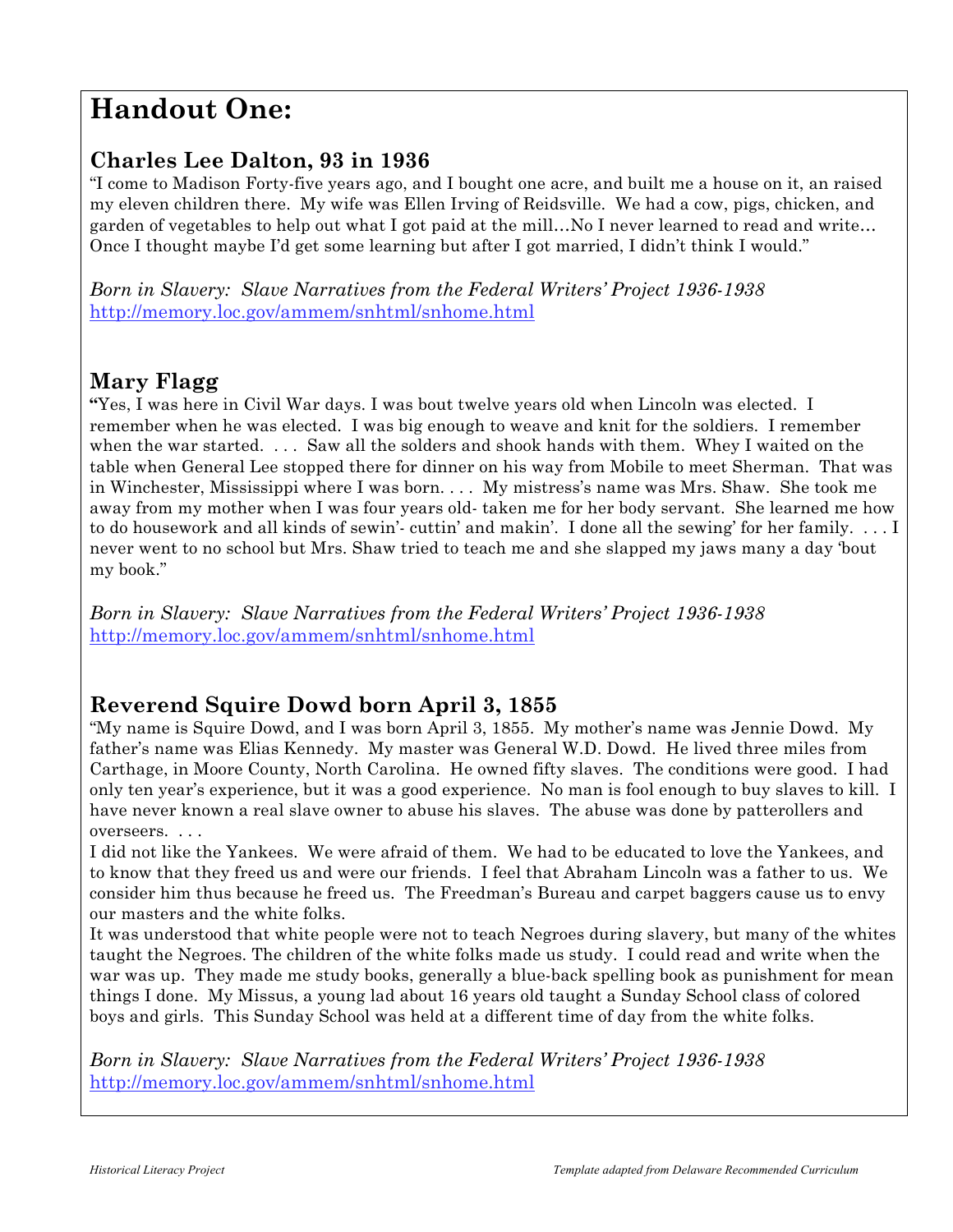# **Handout Two**

# **Andy Gill**

"I am seventy four year of age. I was born a slave Jane 6, 1863 on a plantation near Millburn, Wake County, owned by Major Wilder, who hired my father's time. His wife was name Sarah Wilder. I don't know anything about slavery except what was told me by father and mother but I do know that if is had not been for what the southern white folks done for us, we's have perished to death. The north turned us out with out anything to make a living with. That's why I was born on Major Wilders place. Master Gill who owned us hired father to Major Wilder and mother moved with him. For a longtime after the war, nine years, we stayed on with Major Wilder, the place we was at when they set us free. I can't read and write but all my children can read and write. Mother and father could not read or write. I hadn't had the chance. I had no learning. I had to depend on white folks I farmed with to look after my business."

*Born in Slavery: Slave Narratives from the Federal Writers' Project 1936-1938* http://memory.loc.gov/ammem/snhtml/snhome.html

# **Harriet Ann Daves, born June 6, 1856:**

"My mother was a slave but she was white. I do not know who my mother's father was. We had good food and a nice place to live. I was nothing but a child, but I know, and remember that I was treated kindly. "I can read and write well. They did not teach us to read and write in slavery days. I went to a school opened by the Yankees after the surrender."

Born in Slavery: Slave Narratives from the Federal Writers' Project 1936-1938 http://memory.loc.gov/ammem/snhtml/snhome.html

# **Ida May Fluker: Age 83**

"I was born in slavery times in Clark County, Alabama. Clover Hill was the county seat. "Elias Campbell was old master. I know the first time I ever saw any plums, old master brought 'em. I 'member that same as yesterday. . . . Old Misse's name Miss Annis She was good to us. . . . I never went to school but about two weeks. My papa was hard workin'. Other folks would let their children rest but he wouldn't let his children rest. He sure sure did work us hard."

*Born in Slavery: Slave Narratives from the Federal Writers' Project 1936-1938* http://memory.loc.gov/ammem/snhtml/snhome.html

# **Lindsey Faugette, 86 years old**

"Yes, Mis' I was born in 1851, de  $16<sup>th</sup>$  of November, on de Occoneechee Plantation, owned by Master John Norwood and his good wife. Miss Annie. An' when I say "good" I mean just that, for no better people ever lived den Master John and Mis' Annie.

. . . We was called to the big house and taught the Bible and was Bible readin' every day. We was taught to be good men and women and to be honest. Master never sold any of us. . . But when his boys and girls got married he would give them some of us to take with them."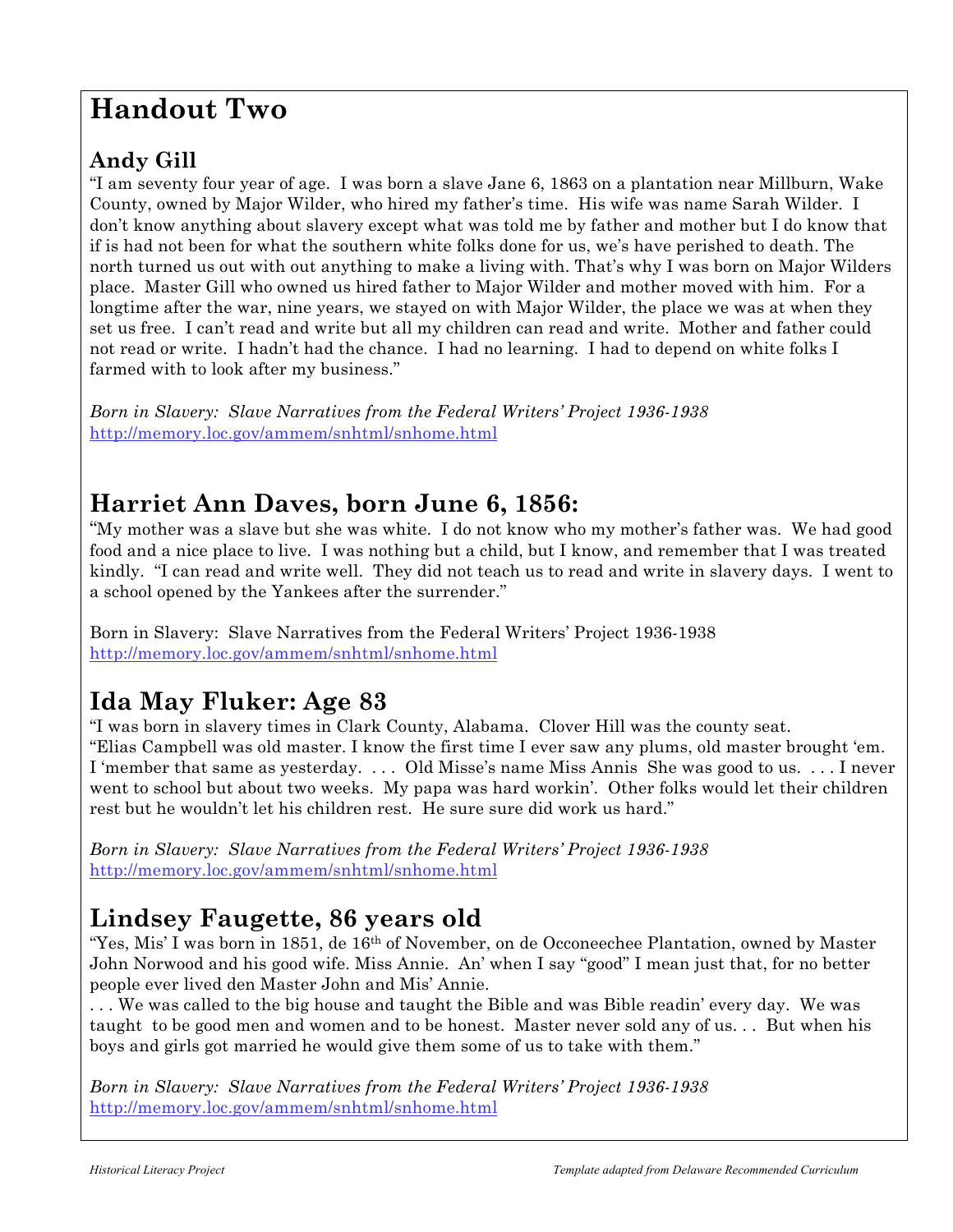# **Handout Three**

### **J. H. Curry, Washington, Arkansas Dec. 1938**:

"I was born in 1862, September first. I got that off the Bible. My father, he belonged to a doctor and the doctor, he was kind of a wait man to him. And the doctor learn't him how to read and write. Right after the War, he was a teacher. He was ready to be a teacher before most other people because he learn't to read and write in slavery. There were so many folks that came to see the doctor and wanted to leave numbers and addresses that he had to have some one to tend to that and he taught my father to read and write so that he could to it."

*Born in Slavery: Slave Narratives from the Federal Writers' Project 1936-1938* http://memory.loc.gov/ammem/snhtml/snhome.html

## **John Evans**

"I was born August 15, 1859. I am 78 years old. Dat comes out right, don't it? My mother's name was Hattie Newbury. I don't never remember seein my Pa. We lived on Middle Sound and dat's where I was born. I knows de room,' twas upstairs, and when I knwed it , underneath, downstairs sat is, was bags of see and horse feed, harness ann things, but it was slave quarters when I come here. Me an my mother stayed right on with Miss 'Newbury after freedom, an never knowed no difference. They was jus' like sisters an' I never knowed nothin' but' care of Miss .Newbury. She taught me my letters an the Bible, an was mighty perticler 'bout my manners. An I'm telling you my manners is brought me a heap more money than my readin' or de Bible. I'm gonna tell you how that is, but first I want to say the most I learned on Middle South was 'bout fishin' an' huntin'. And dawgs."

*Born in Slavery: Slave Narratives from the Federal Writers' Project 1936-1938* http://memory.loc.gov/ammem/snhtml/snhome.html

## **Frank Freeman**

"I was born near Rolesville in Wake County Christmas Eve, 24 of December 1857. I am 76 years old. My name is Frank Freeman and my wife's name is Mary Freeman. I belonged to old man Jim Wiggins Jus' this side of Roseville, fourteen miles from Raleigh. Old man Jim Wiggins was goo to his slaves. And when the slave children wer taken off by his children they treated us goo. Miss's dressed mother up in her clothes and let her go to church. We had goo, well cooked food, good clothes, and good places to sleep. . . . They never taught us books of any kind. I was about 8 years old when I began to study books. When I was 21 Christmas Eve, 1880, father told me I was my own man and that was all he had to give me. ". . . With the money ( I saved) I entered Shaw University. I worked eight hours a week in order to help pay my way. Later I went into public service, teaching four months a year in the public schools. My salary was \$25.00 a month. I kept going to school at Shaw until I could get a first grade teachers' certificate. I never graduated. I taught in the public schools and 43 years. I would be teaching now, but I have high blood pressure."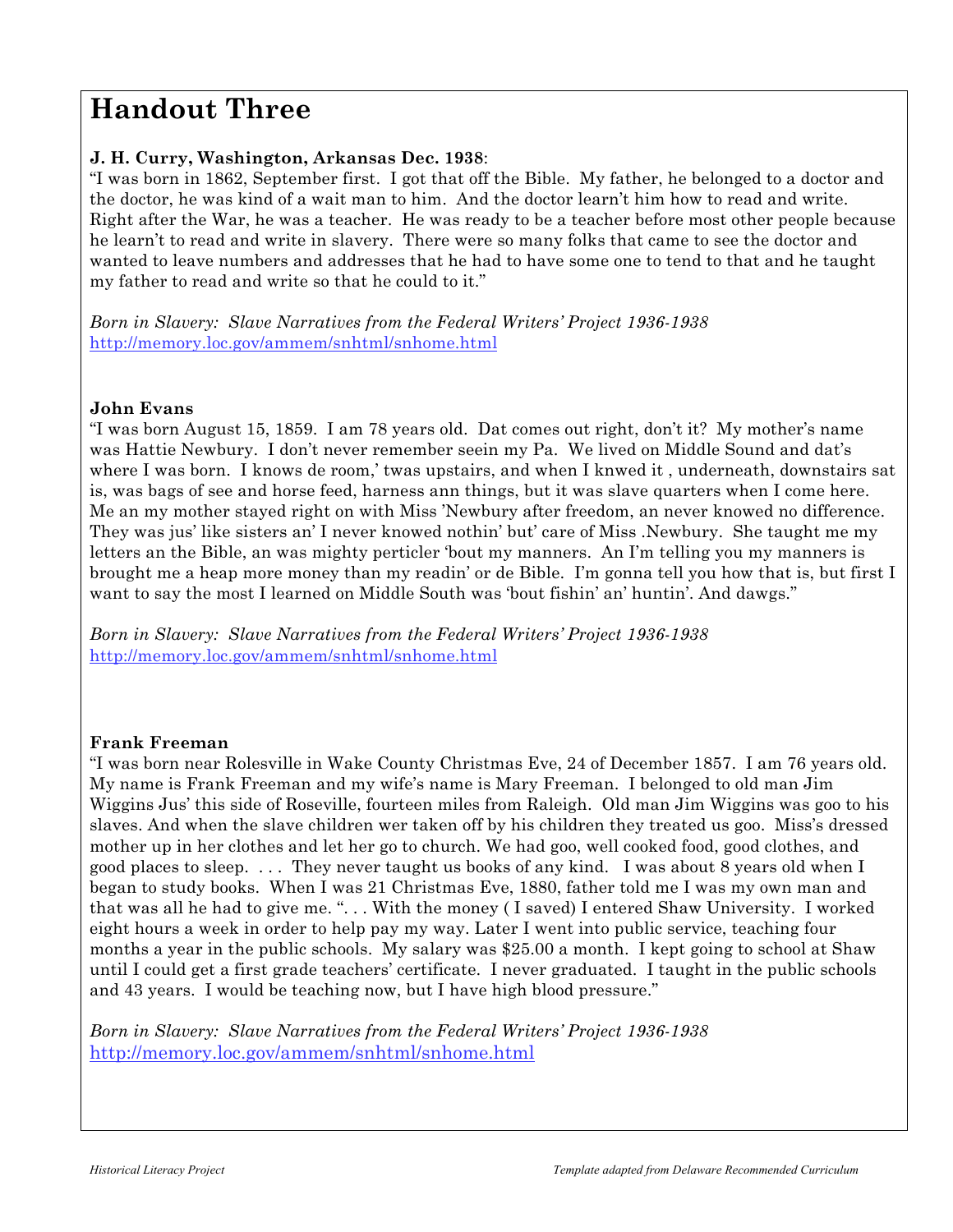# **Handout Four**

#### **Judia Fortenberry Little Rock, Arkansas Age 75**

"I was born three miles west of Hambury in Ashely County, Arkansas, in the year 1859, in the month of October. . . . "I was born in a log house with one room. It was built with a stick and dirt chimney. It had plank floors. They didn't have nothin' much in the way of furniture—homemade beds, stools, tables. We had common pans and tin plates and tin cans to use for dishes. The cabin had one window and one door. . . . "I went to free school after the War. I just went along during the vacation when they weren't doing any farming. That is all the education I got. I can't tell you how many seasons I went --- four or five, I reckon. I never did go any whole season. I never had much chance to go to school. People didn't send their children to school much in those days. I went to school in Monticello, but most of my schooling was in country schools. "

*Born in Slavery: Slave Narratives from the Federal Writers' Project 1936-1938* http://memory.loc.gov/ammem/snhtml/snhome.html

### **Leonard Franklin**

Little Rock, Arkansas Age 70

" I don't know exactly the year I was born. But my father told me I was born since the Civil War. I am seventy year old. They always tell me when my birthday come 'round it will be in January—the eighteenth of January. . . . I got my schooling at Warren. I went to the tenth grade. Could have gone farther but didn't want to. I was looking at something I thought was better than education. When I got of age, I come up here and just run about. I was what you might say pretty fine. I was looking around and I couldn't find nothing to suit me. So I went on back home and been there ever since.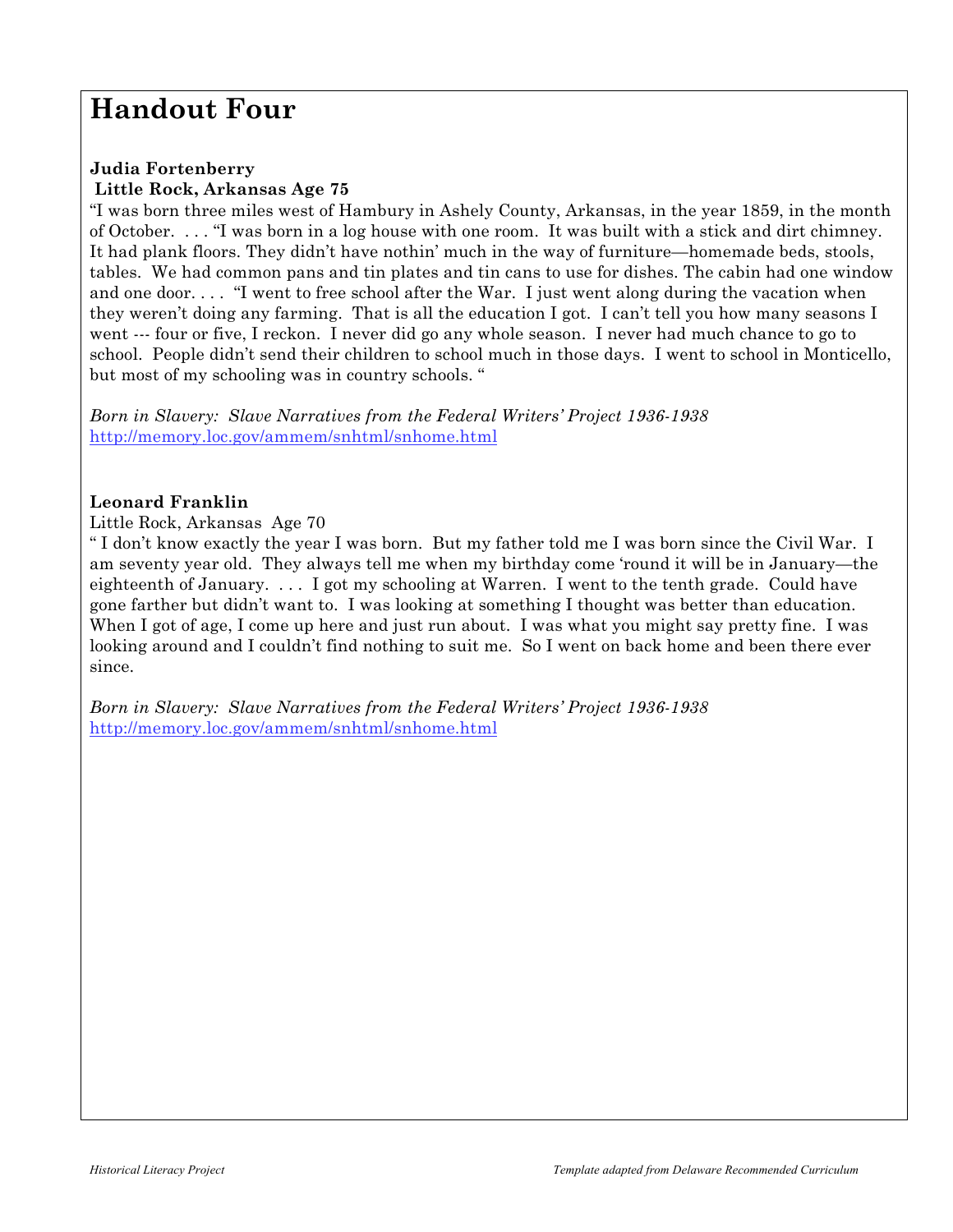# **Handout Five** : **Report of the Board of Education for Freedmen, 1864:**

The report begins with a description of the reasons virtually no schools for blacks, existed before 1864.

# **Difficulties Attending The Establishment of Country Schools**

It is scarcely possible to exaggerate the difficulty of establishing these schools in the country parishes. Considering the expense and the probability of change in the school districts, the Board decided not to build school-houses at present, but to avail themselves of such accommodations as could be found...

Cabins, sheds, unused houses, were appropriated, roughly repaired, fitted with a cheap stove for the winter, a window or two for light and air a teacher sent to the locality, the neighboring children gathered in, and the school started… it frequently occurs, that in a desirable locality for a school, it is impossible to obtain boarding for the teachers. In such cases, a weather-proof shelter of some kind—very poor at best—is obtained, some simple furniture provided, and a teacher sent who is willing to undergo the privations—often hardships – of boarding herself, in addition to the fatigues of her school...

The first week brought no report. It cam subsequently, as follows: Arrived. Found a place to live a mile and a half from the school-shed. Dreadful people, dirty and vulgar, but the best I can do. Went about gathering scholars, have forty. Did well enough till it rained, since then have walked three miles a day, ankle deep in thick black mud that pulls off my shoes. Nothing to eat but stong pork and sour bread. . . . Can't buy anything on credit, and haven't a cent of money. The school shed has no floor, and the rains sweep clean across it, through the places where the windows should be. I have to huddle the children first in one corner and then another to keep them from drowning or swamping.

. . . I have in vain, attempted to form a night school. I have never dared take more than two pupils, because some of the officers are so opposed to the instruction of negroes. One use to het his dogs loose after supper to bit the night-scholar, till I told him I would kill them if they bit my pupils. A great many would come to night-school only they are afraid. . .

*African American Perspectives, 1818-190. Civil War and Reconstruction: The Freedmen* http://lcweb2.loc.gov/ammem/ndlpedu/features/timeline/civilwar/freemen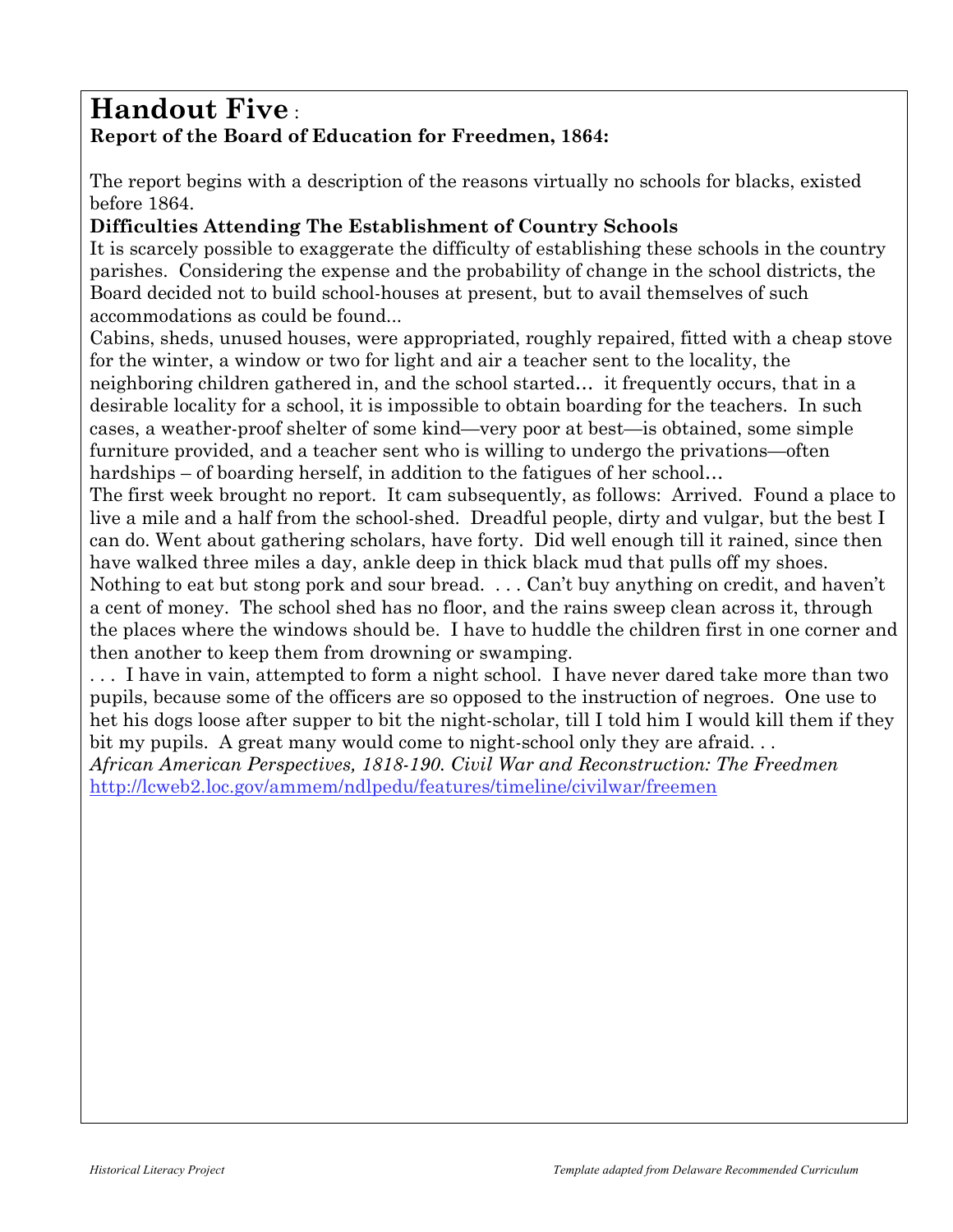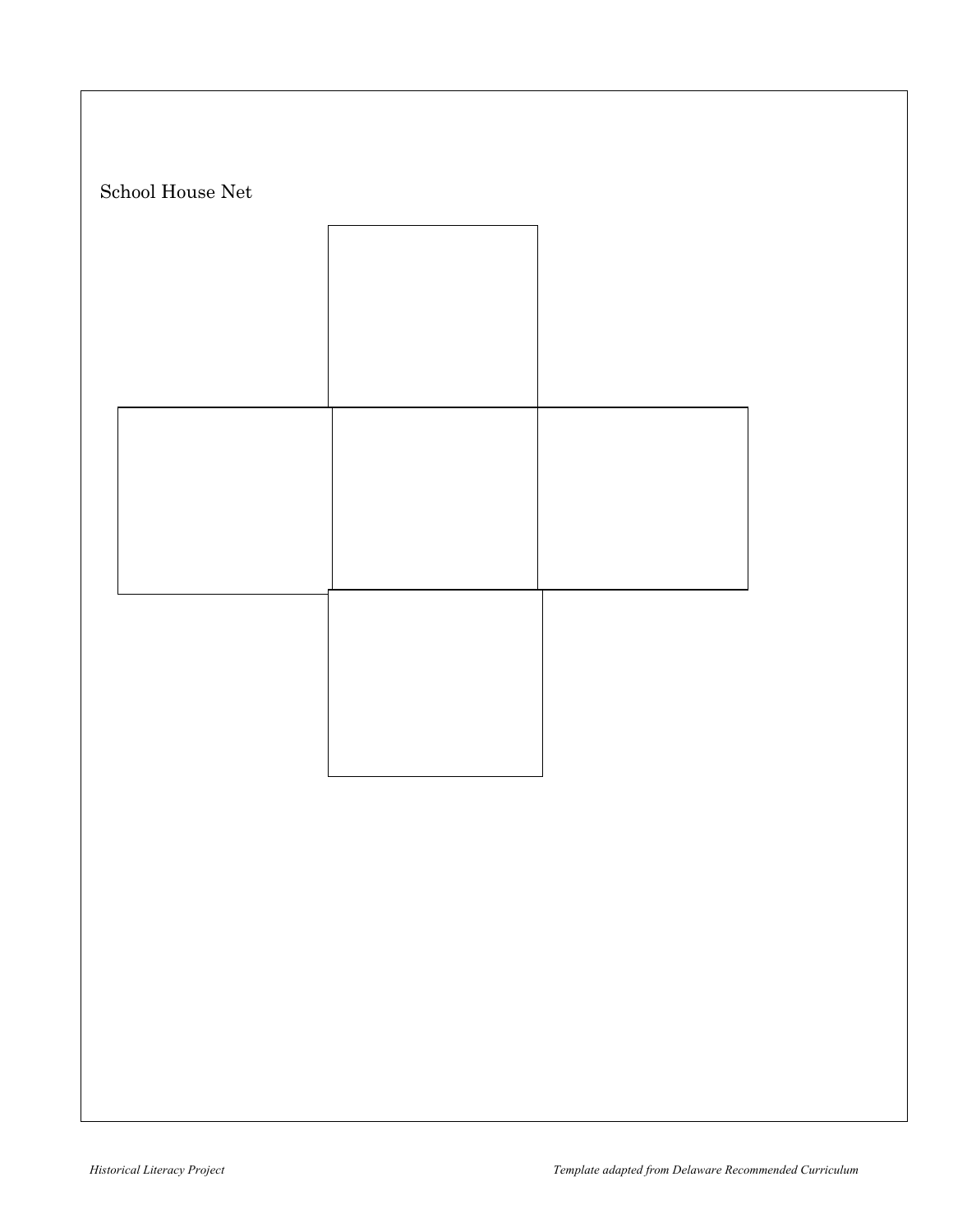## **Lesson 4: Who Has the Right to Reconstruct America?** Andrea Rashbaum

**Lesson Description:** The students will look at primary sources pertaining to the various plans for Reconstruction. Students will examine Lincoln's outlook for America as well as various documents created by Andrew Johnson and Congress. Students will create a chart where they determine how each plan showed both change and continuity for Americans during Reconstruction.

## **Grade:** Five

**Time Required:** 3 days

**Benchmark[s] Addressed:** Students will examine historical materials relating to a particular region, society, or theme; chronologically arrange them; and analyze change over time.

#### **Essential Question Addressed**:

- How should historical sources be used to look for change?
- Does change happen quickly?

### **Enduring Understanding**:

• Sources about the past need to be critically analyzed and categorized as they are used.

### **Materials:**

- Index Cards
- "Charting Change" (this chart has been used with all the lessons presented in this unit)
- Handout 1: Introduction (http://www.digitalhistory.uh.edu/reconstruction/section4/section4\_intro.html)
- Handout 2: Summary of Varied Reconstruction plans
- Handout 3: "Can You Number These Amendments" wkst
- Handout 4: "Excerpts from Key Lincoln Speeches" (http://www.nps.gov/nr/twhp/wwwlps/lessons/127liho/127facts2.htm)
- Handout 5: Andrew Johnson's "Pardon" (http://www.digitalhistory.uh.edu/reconstruction/section4/section4\_pardon1.html)
- Handout 6: First Reconstruction Act (EXCERPTS)
- Handout 7: Andrew Johnson Veto of the First Reconstruction Act

## **Procedures:**

DAY 1:

- 1. The teacher will explain that, in the previous days, the class examined documents pertaining to the common man during Reconstruction. Today, the students will examine the government's role in Reconstruction.
- 2. Students should be given index cards. Have each student write down a problem that faces America once the Civil War is over.
- 3. Each student should quickly (5-10 seconds per person) share what they wrote. Group categories of problems on the board. Through discussion, have students come up with the "major" questions with which government was faced.
- 4. Share "Handout 1: Introduction" with students. Remind students that America has three branches of government. Explain that both Congress the President believed that they were the *Supreme Decision Maker* in Reconstruction.
- 5. Distribute "Handout 2: Summary of Varied Reconstruction Plans". Read the handout